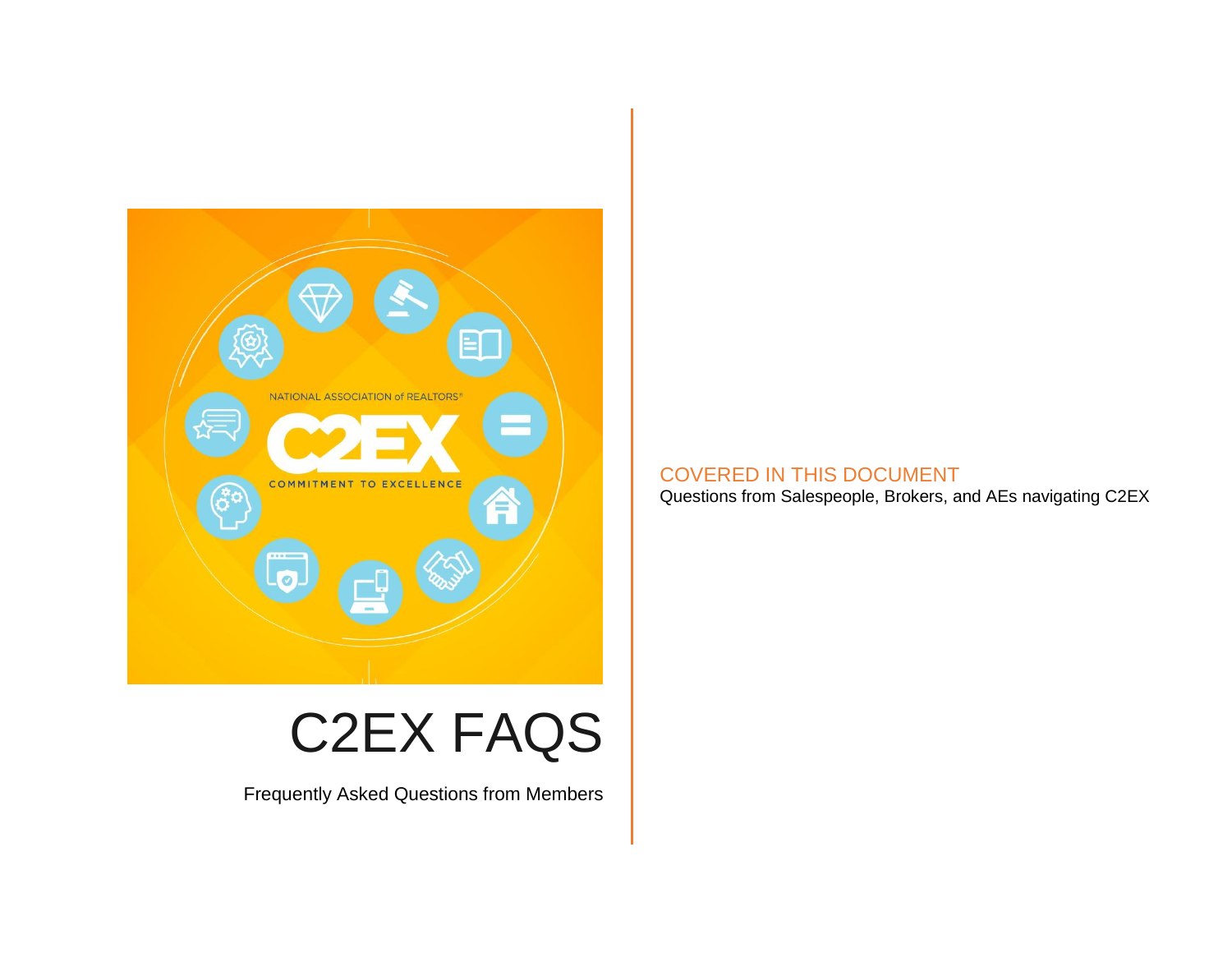#### **1. How do I get my screen unstuck at the end of my lesson? It always takes me to a where I left off page. Did I complete the learning?**

*A: If the module keeps "circling back", "looping", or "repeating" it means you have completed the module. You can get back to learning page by clicking the Learning Tab (stack of books) in the upper right hand part of the screen on your laptop or desktop. That will take you back to the learning screen, where you can view other learning paths that you may need to complete. Once you've completed all the learning on that page, all the learning paths will have gray check marks next to the plus signs on the right hand part of the page.*

#### 2. **I've watched all the videos in this section, but the platform won't let me move forward. Help!**

*A: The frames around each video have a purple frame around them to signify that have not been watched. If you hit the "back" button it causes the video frames to turn pink even if you have watched all the videos. You need all 3 video frames to turn gray before the forward button will appear at the bottom of the screen. You can accomplish this by quickly opening each video, and hitting the white "x" in the red circle in the right-hand corner of the video screen to exit out of each video. When you see all 3 frames are gray, you will then be able to advance forward. See the screen shots below for examples.:*

### *3 Frames pink/purple*

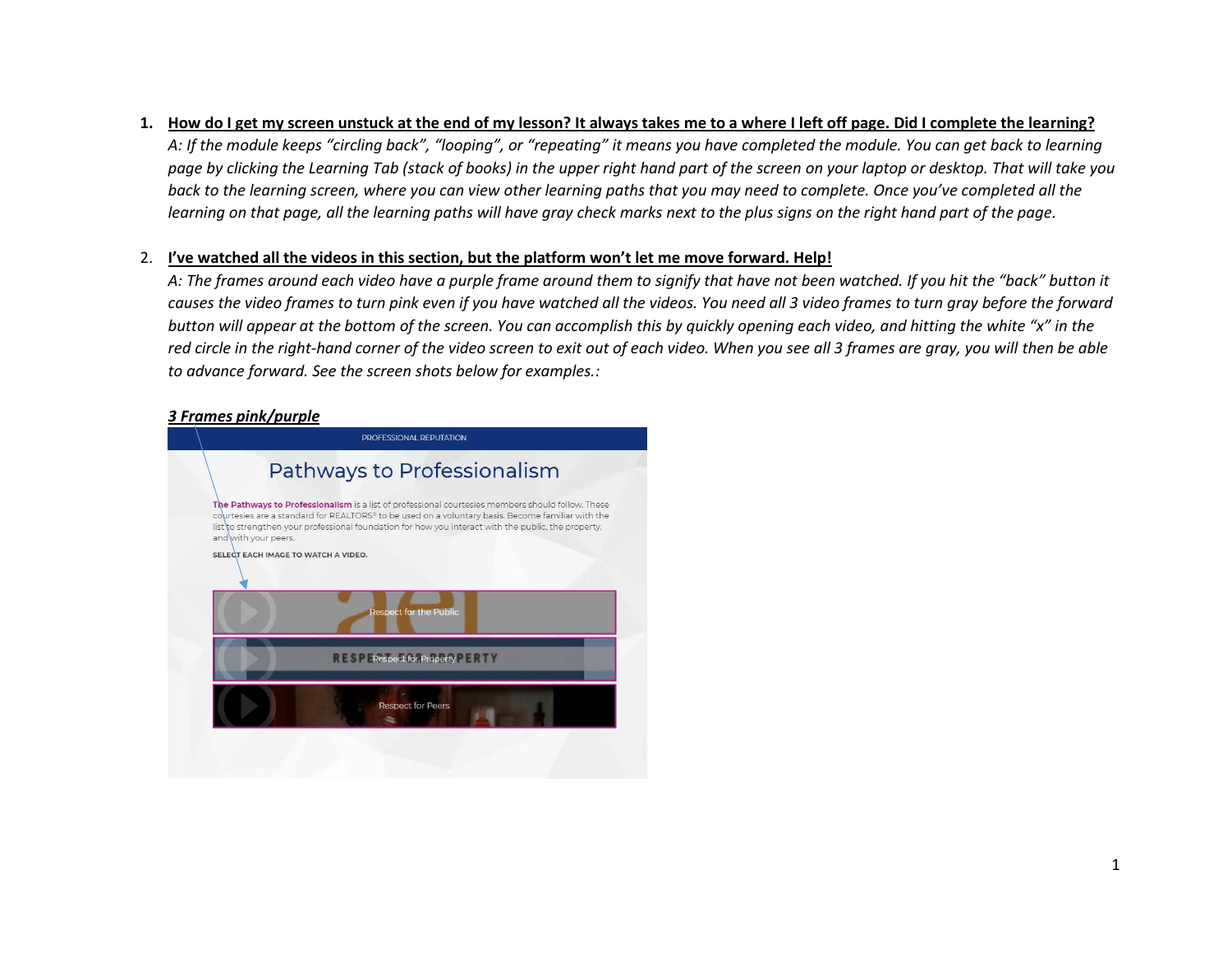*Video Screen, note the white "x" in a red circle in the right hand part of the screen:*



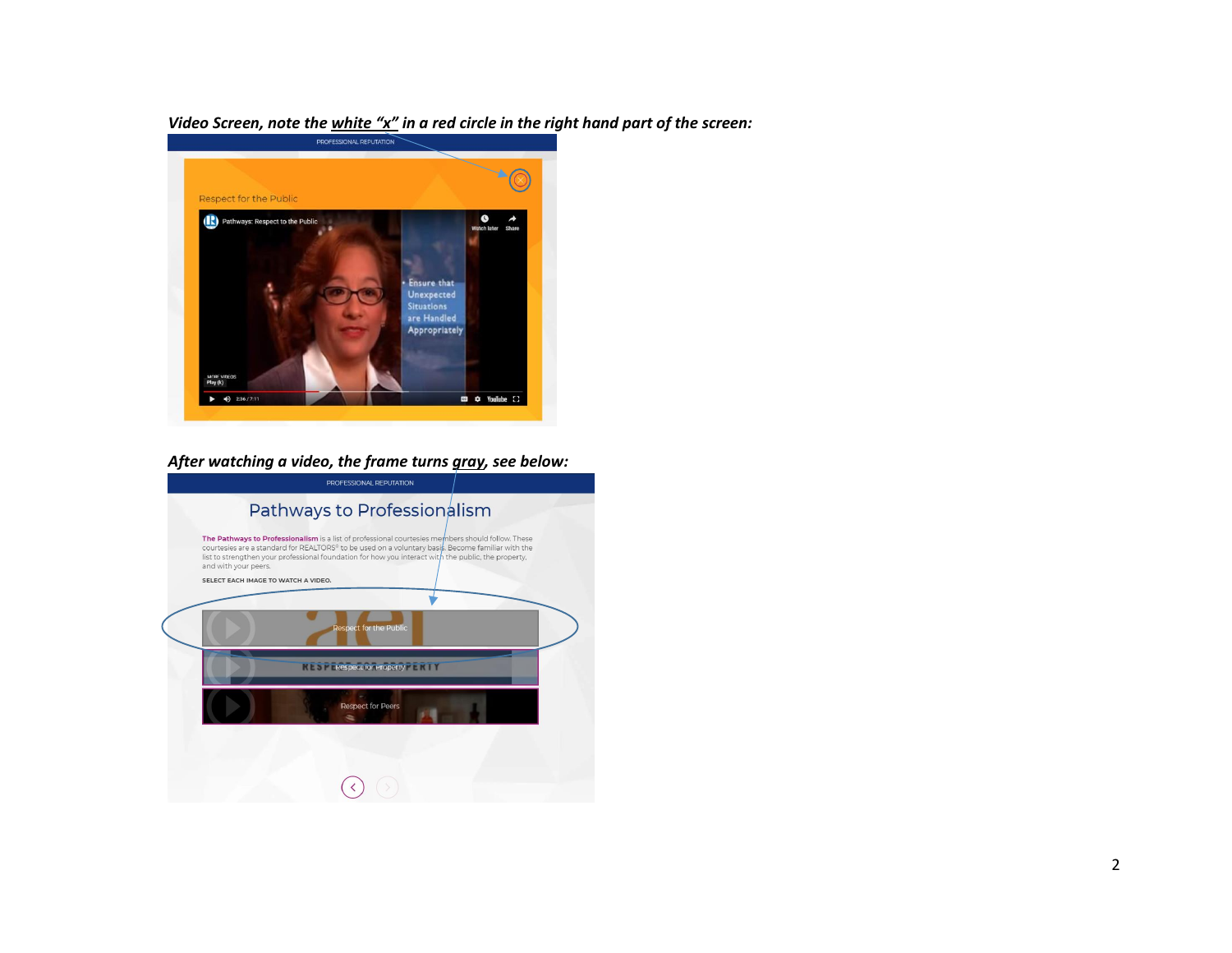#### *Once someone watches all 3 videos, the frames turn gray, and a forward arrow appears at the bottom of the screen.*



- 3. **Does my state or local committee service count toward my committee service task?** *A: Yes! Any local, state, or national committee service with an association counts.*
- 4. **I am association staff, can I find out who in my local or state association is using C2EX?** *A: Yes. This list is available on a monthly basis. Send an email t[o C2EX@realtors.org](mailto:C2EX@realtors.org) to receive this list.*
- 5. **I am a member of NAR, can I find out who in my association or state is using C2EX?**

*A: Due to privacy reasons, NAR is only providing the list to AEs and other Association Staff. Please have someone from your State or Local association send an email t[o C2EX@realtors.org](mailto:C2EX@realtors.org) to receive this list.*

6. **I am staff at a brokerage, can I find out who in my brokerages has been endorsed?** *A: Due to privacy reasons, NAR is only providing the list to AEs and other Association Staff. Please have someone from your State or local*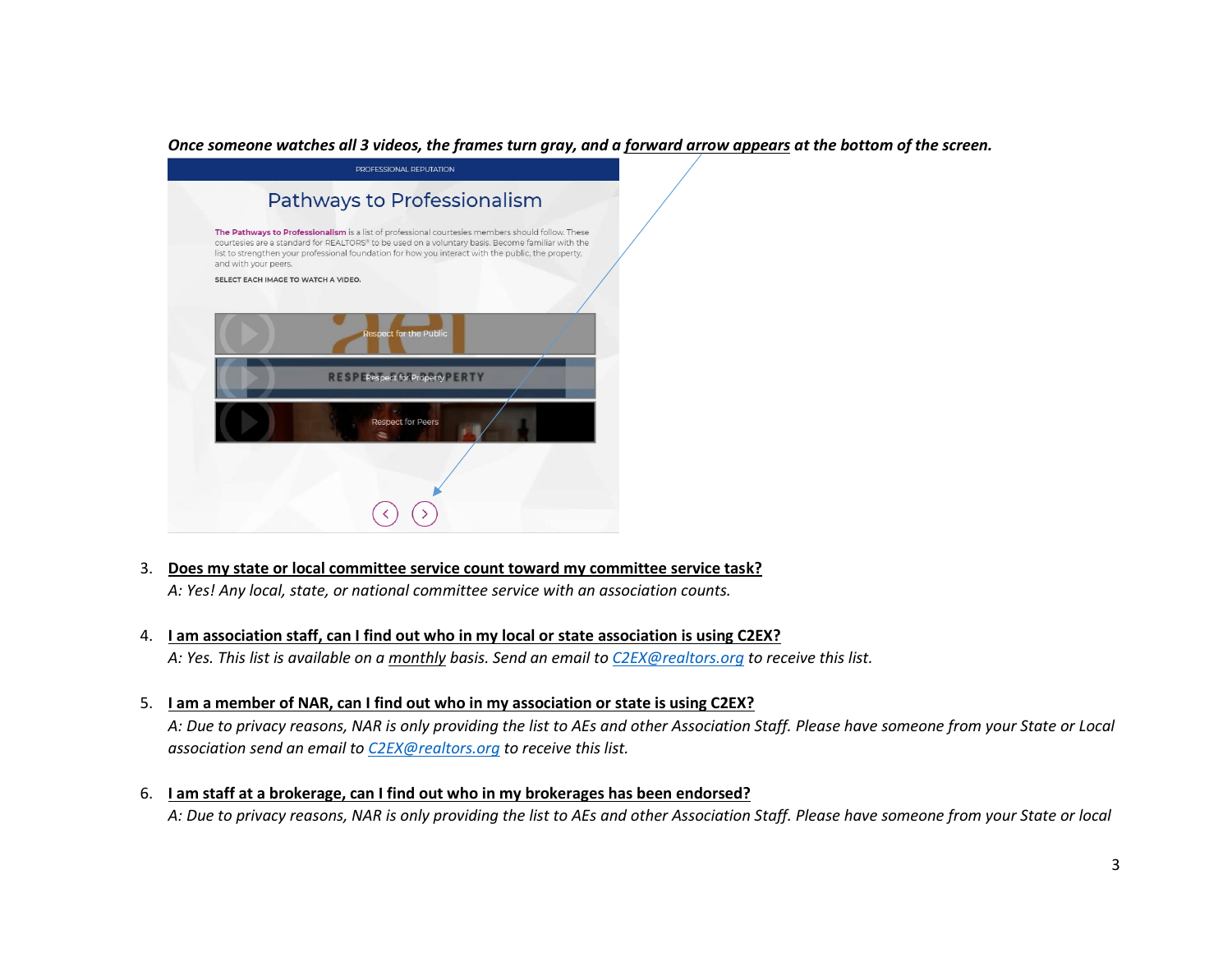*association send an email t[o C2EX@realtors.org](mailto:C2EX@realtors.org) to receive this list. However, if your office has a designated REALTOR using C2EX, then they can see in their office who is using the program provided that agent has logged into the platform at least once. This might be another avenue for your office to secure information.*

#### 7. **I've earned my endorsement. Where are my endorsement materials?**

*A: Endorsement materials are sent out via email on a monthly basis. Someone who completed their endorsement in March 1- 31 will receive their endorsement materials by April 15.*

#### 8. **I have feedback about the platform, where should I send it?**

*A: There is a feedback button on the website on the right-hand side of the platform page. Or you can send an email to [C2EX@realtors.org.](mailto:C2EX@realtors.org)*

#### 9. **I'm an AE. Where can I get marketing materials to promote C2EX to my members?**

*A: Please visit NAR. Realtor/C2EX for marketing materials and more information about the program.*

#### 10. **My brokerage information isn't correct on the platform, how do I fix that?**

A: *Send an email t[o C2EX@realtors.org](mailto:C2EX@realtors.org) and let them know your old brokerage information and your new brokerage information, then wait 48 hours, and log out and in the platform. Your information should be updated at that time.*

#### 11. **I want to present C2EX to my state or local association, how can I do that?**

A: *Wonderful! Please reach out to our dedicated staff a[t C2EX@realtors.org,](mailto:C2EX@realtors.org) they can provide presentation materials, and answer questions you have about presenting!*

#### **12. My Achievements page is only showing that I've completed half of my competency. What I am missing?**

A: *Next up are the tasks. In the upper right hand corner there is a Flag icon that says "tasks" underneath. Click it, and you'll find 3 drop downs, one of them is "Filter by Type". To complete your endorsement related tasks, select "C2EX required" and it will pull up all the tasks you are required to complete to earn your endorsement (these tasks have a blue and white exclamation mark next to them). The other tasks are there to enhance your experience, and test your skills in real life and work scenarios. They are highly recommended! Once you complete all the required tasks, you'll earn your endorsement.*

#### 13. **I am not a Broker or Broker/Owner, do I have to complete the Broker competency?**

*A: No. You do not have to complete the broker competency. Everyone, regardless if they are a Broker/Owner or a Designated REALTOR®,*